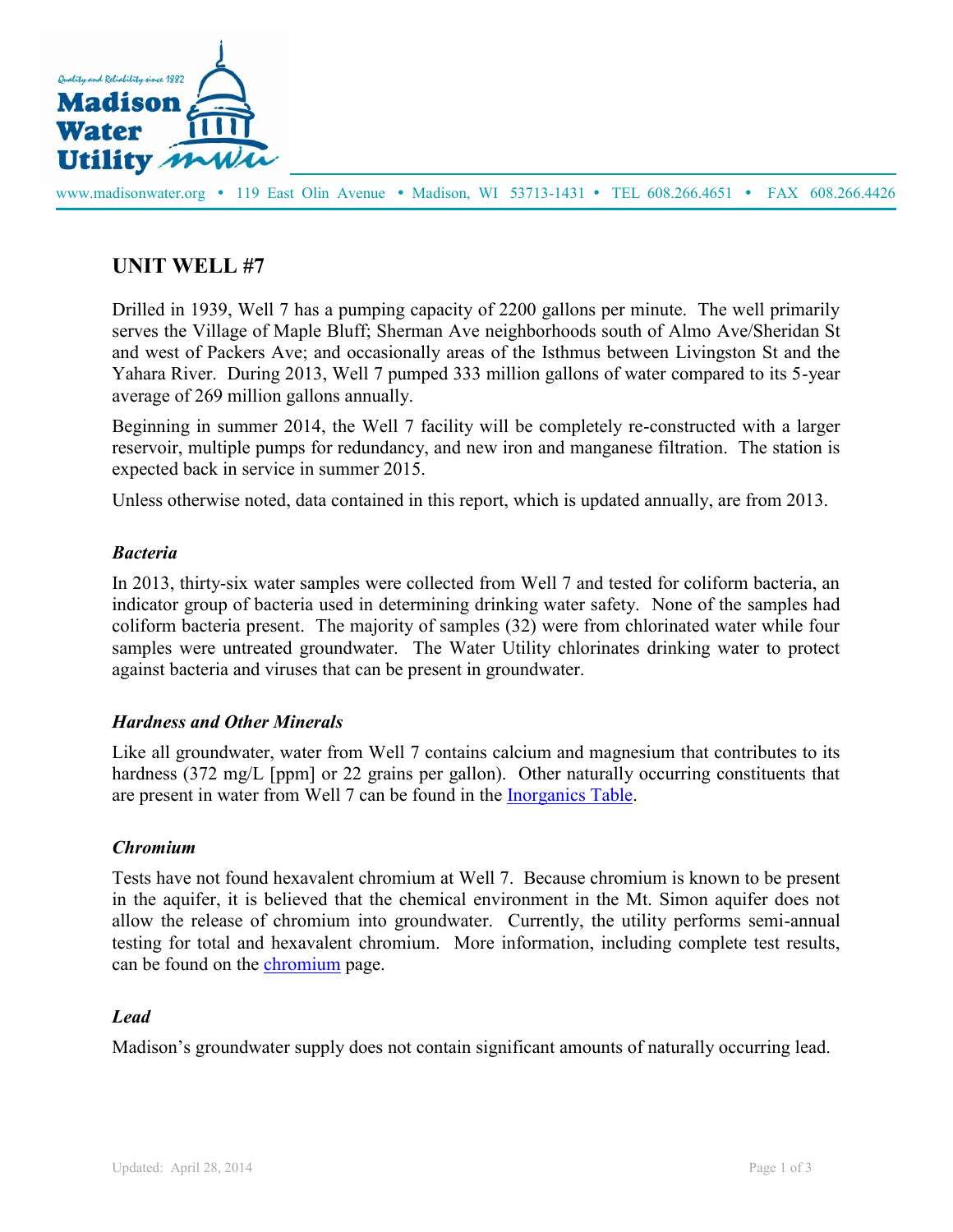#### *Iron and Manganese*

Water from Well 7 contains a fairly high level of iron and an intermediate level of manganese. At elevated levels these naturally occurring minerals can discolor the water. Water containing iron or manganese above the US EPA [secondary standards,](http://www.epa.gov/safewater/contaminants/index.html#sec) 0.3 mg/L and 50 µg/L, respectively, may cause staining of laundry or plumbing fixtures.

Instances of colored water are random, infrequent, and temporary; the water usually clears up in 15-30 minutes without additional action. Running a coldwater tap at full force for a few minutes usually flushes out the minerals that cause the discoloration. If the color persists, call the Water Utility at 266-4654. You should not use colored water for drinking or cooking; instead run the water until the color clears.

The Water Utility has decided to filter water from Well 7 to remove the iron and manganese due to the unacceptable potential for discolored water and staining of laundry and plumbing fixtures. Construction of the treatment facility is expected to begin in summer 2014. The filter plant should be operational by summer 2015. Additional information can be found on the [Well 7](http://www.cityofmadison.com/water/plans/Well7.cfm) project page.

# *Radionuclides*

In 2011, water from Well 7 was tested for radium-226, radium-228, and uranium in addition to other gross measures of radiation in the water. Combined radium measured 3.1 picocuries per liter (pCi/L) while uranium tested at 0.6 micrograms per liter ( $\mu$ g/L). These levels are below the maximum contaminant level (MCL) of 5 pCi/L combined radium and 30 µg/L uranium.

Naturally occurring, radioactive elements are found in rock, soil, water, and air. They derive from the creation of our planet and enter our bodies when we drink water, breathe air, and eat foods that contain them. Everyone is exposed to some level of radiation in everyday life. For example, uranium and thorium are found in rock and soil. In time, they decay to other elements including radium, which later decays to radon gas. Radon is the largest contributor to our daily exposure of radiation from the natural world. More information is available from the Agency for Toxic Substances and Disease Registry [\(ATSDR\)](http://www.atsdr.cdc.gov/phs/phs.asp?id=789&tid=154).

See [ATSDR](http://www.atsdr.cdc.gov/phs/phs.asp?id=405&tid=71) for more information on radon.

# *Man-made Contaminants*

Madison Water Utility annually tests all of its municipal wells for man-made contaminants that may be present in groundwater. Besides three disinfection by-products (DBP), no other volatile organic compound (VOC) was detected in 2013. DBPs form when chlorine interacts with impurities in groundwater. Chlorine is added to disinfect the water and guard against microbial growth in water mains.

The [Volatile Organic Compounds](http://www.cityofmadison.com/water/documents/waterQuality/2013_WQ_VOC_UW7.pdf) table shows the list of substances that were tested, the results, and how the detected levels compare with the maximum contaminant levels (MCL) established by the EPA.